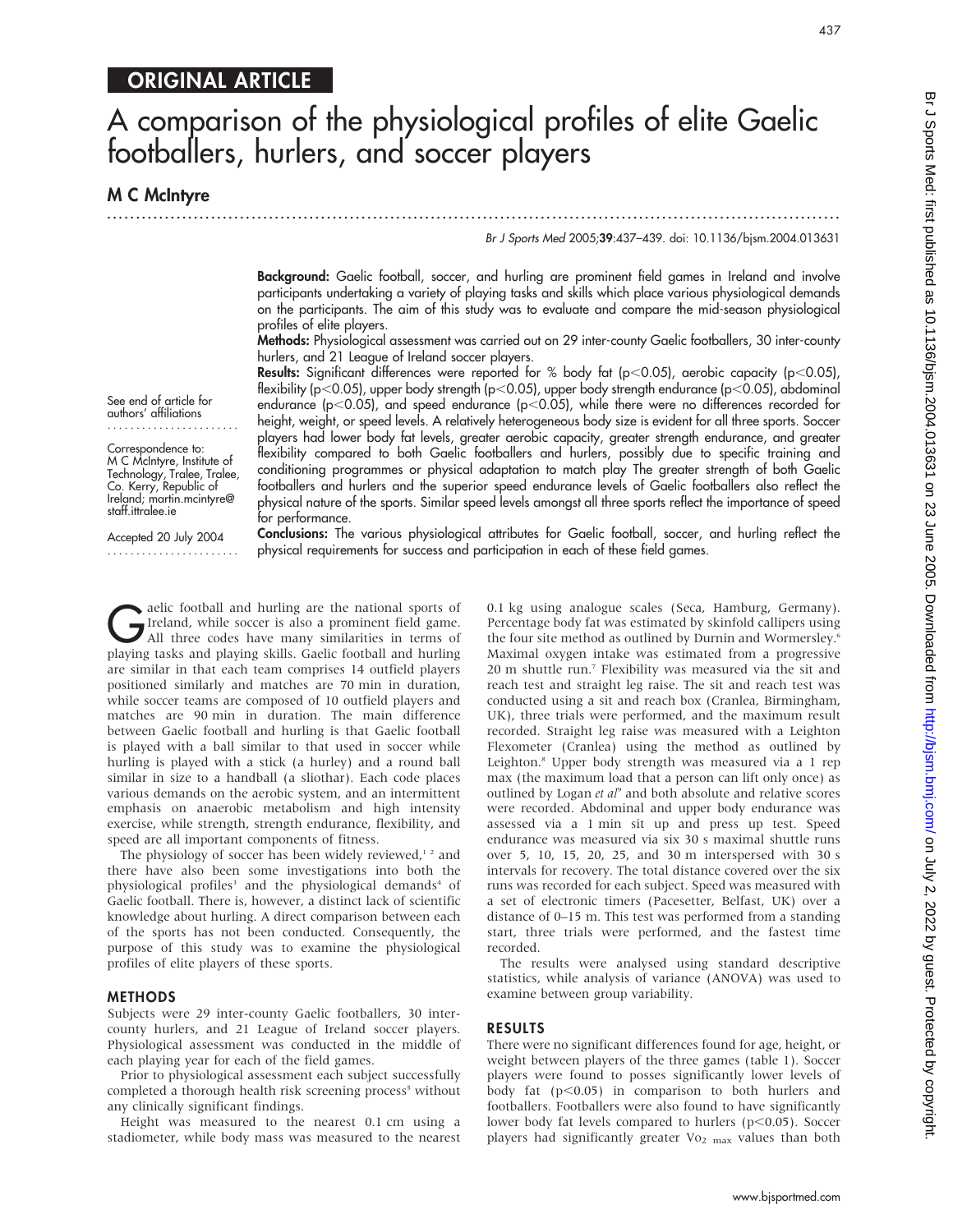|                           | Football $(n = 30)$                                      | Hurling $(n = 29)$ Soccer $(n = 21)$ |                  |
|---------------------------|----------------------------------------------------------|--------------------------------------|------------------|
| Age                       | 24(6)                                                    | 24(5)                                | 23(6)            |
| Height                    | 179(6)                                                   | 177 (6)                              | 177(5)           |
| Weight                    | 81(9)                                                    | 83 (9)                               | 78 (5)           |
| Est. % body fat           | $13.4(3)$ t                                              | $18.4(3)^{*}$                        | 12.2(2)          |
| Est. $V_{O2 \text{ max}}$ | 48.7 (7)                                                 | 47.4 (7)                             | 57.6 (5)* $\pm$  |
| Sit and reach             | 25(6)                                                    | 23(7)                                | $30(4)$ *        |
| Straight leg raise        | 65(8)                                                    | 88 (9)+                              | $88(8)^-$        |
| 1 rep max                 | 73.7 (12)+                                               | 63.2(15)                             | 68.1 (13)*       |
| Upper body end.           | 46.8 (10)                                                | 42.8 (10)                            | 59.1 (15)* $\pm$ |
| Abdominal end.            | 47 (11)                                                  | 42 (9)                               | 64 $(11)*$ ±     |
| Speed end.                | 817 (79)+±                                               | 667 (44)                             | 774 (25)*        |
| Speed                     | 2.53(0.1)                                                | 2.49(0.1)                            | 2.48(0.1)        |
|                           | Values are means (SD). Est., estimated; end., endurance. |                                      |                  |

footballers and hurlers. Soccer players were found to possess greater flexibility levels for the sit and reach test than hurlers  $(p<0.05)$ , while they also had greater hamstring flexibility in the straight leg raise than footballers, while hurlers also had greater hamstring flexibility than footballers ( $p$ <0.05). Gaelic footballers had greater levels of strength during the 1 rep max than both hurlers and soccer players ( $p<0.05$ ), while soccer players had greater 1 rep max values than hurlers ( $p$ <0.05). Soccer players had greater upper  $(p<0.05)$  and abdominal endurance  $(p<0.05)$  in comparison to both hurlers and footballers. Footballers were found to have greater speed endurance levels than both hurlers  $(p<0.05)$  and soccer players ( $p<0.05$ ), while soccer players ( $p<0.05$ ) had significantly greater speed endurance than hurlers. There was no difference in sprint times between any of the groups.

# DISCUSSION

The age profiles of all teams were very similar. The age profiles of both the football and hurling teams were similar to mean (SD) values reported in the literature to range from 23.5 (4.9) to 26.8 (3.9) years for inter-county Gaelic footballers,<sup>10 11</sup> while the League of Ireland soccer team had a profile similar to that of an English third division club (25.8 (4.7) years) but slightly higher than a English Premier League club (22.5 (3.6) years).<sup>12</sup>

There were no differences reported for body mass between players of the three games. The values were similar to those reported for inter-county Gaelic footballers (79.9 (8.2) to 82.6  $(4.8)$  kg),<sup>3 10</sup> Australian Rules players  $(81.1 \ (0.07)$  kg),<sup>13</sup> Rugby Union forwards  $(83.1 \ (0.06) \ kg)^{14}$  and English Premier League soccer players  $(77.7 \, (7.6) \, \text{kg})$ .<sup>12</sup>

Likewise, there was no difference in stature between any of the players. Gaelic footballers have previously been reported to range in stature from 1.79 (0.07) to 1.83 (0.05)  $m<sup>11-15</sup>$  and professional soccer players from 1.75 to 1.83 m.<sup>16 17</sup> These values are slightly lower than the reported values of 1.9 and 1.81 (0.07) m for Australian rules players and American footballers.13 18 The ranges in the current study reflect relatively heterogeneous body size. It is worth noting that inter-county Gaelic football teams have been found to be taller and heavier compared to club players.<sup>10</sup>

Soccer players were found to have significantly lower body fat levels than both Gaelic footballers and hurlers. The values reported here are similar to values previously reported in the literature. The percentage body fat of soccer players has previously been found to range between 9.8 and 10.7% for a number of studies reporting on full time soccer players both at club and international level,<sup>19-22</sup> whilst differences between semi-professional and professional soccer players have also

been reported by Brewer and Davis.<sup>23</sup> In comparison, values reported for Gaelic football are slightly higher, ranging between 11 and 15%. Gaelic football matches are 70 min in duration, therefore the energy demands on the player may be not as great as in soccer where match play is 90 min in duration. Furthermore, soccer players are full time professionals and the greater frequency of training and competition may be responsible for this difference, given that prolonged and long term levels of exercise in training and competition also reduce stored body fat.<sup>24-25</sup> Interestingly, footballers had lower body fat than hurlers, but it is unclear why this is.

The difference in the aerobic capacities of soccer players and Gaelic footballers and hurlers indicates a greater level of aerobic conditioning in soccer. This trend of soccer players possessing greater estimated  $\mathrm{Vo}_{2\max}$  values than both Gaelic footballers and hurlers is evident through the range of values reported in the literature. Values for elite soccer players have been reported to range between 55 and 70 ml  $\rm kg^{-1}$  min<sup>-1</sup>,<sup>1</sup> while estimated Vo<sub>2max</sub> values for Gaelic football have ranged between 53.8 (3.8) and 58.6 (3.8) ml  $\text{kg}^{-1}$  min<sup>-1</sup>.<sup>3</sup> Therefore, it would seem there is a greater reliance on aerobic metabolism in soccer. However, the physiological strain of match play in soccer and Gaelic football has been estimated to be  $70\%$ <sup>26</sup> and  $72\%$ <sup>4</sup> of maximum oxygen uptake. As both sports exhibit similar physiological stress during competition, it would seem that better aerobic conditioning in soccer is responsible for this difference in aerobic capacity, particularly since in Gaelic football mean heart rate has been found to exceed 160 beats  $min^{-1}$  for 43% of match play but only 26% of training time. This suggests that training in Gaelic football and hurling is inadequate to induce significant improvement in  $Vo_{2max}$ ; however, more research is required.

Dunbar and Power<sup>12</sup> investigated the flexibility of semiprofessional and professional soccer players and found no differences between the groups; the lack of flexibility was attributed to the fact that flexibility is not usually viewed as an important component of fitness for soccer. However, the values reported here exceed those reported by Dunbar and Power<sup>12</sup> and are more similar to values (31 cm) reported by Chin et  $al^{27}$  for a professional soccer team in Hong Kong. The differences in sit and reach flexibility found in the present study indicate a greater level of flexibility in soccer players compared to Gaelic footballers and hurlers. It is unclear if this is due to a response to specific training and conditioning programmes or to physical adaptation to match play. However, Gaelic footballers had lower levels of hamstring flexibility during the straight leg raise in comparison to both soccer players and hurlers. Graham-Smith and Lees<sup>28</sup> investigated the risk of hamstring injury while taking a place kick in Rugby Union. They reported that an additional stretch of 10.9% was placed on the biceps femoris muscle in comparison to a maximal assisted stretch, thus placing the hamstrings at greater risk of injury. While the kicking action in Gaelic football is not identical to Rugby Union place kicking, it must also place the hamstrings at increased risk of injury. Overdevelopment of the psoas muscle can very often occur in kicking sports and places extra strain on the hamstrings<sup>29</sup> and may help explain the lack of hamstring flexibility among Gaelic footballers. A comparison of lower back posture between the three groups would be beneficial as poor hamstring flexibility is also related to lower back posture.<sup>30</sup>

Gaelic footballers had superior upper body strength as expected in a sport which requires upper body strength in resisting and instigating physical challenges, both in terms of ball retention and winning possession. This is evident in the upper body strength of the footballers during the 1 rep max. In soccer the physical challenges are not as robust and there is more an emphasis on skill levels when attempting to retain